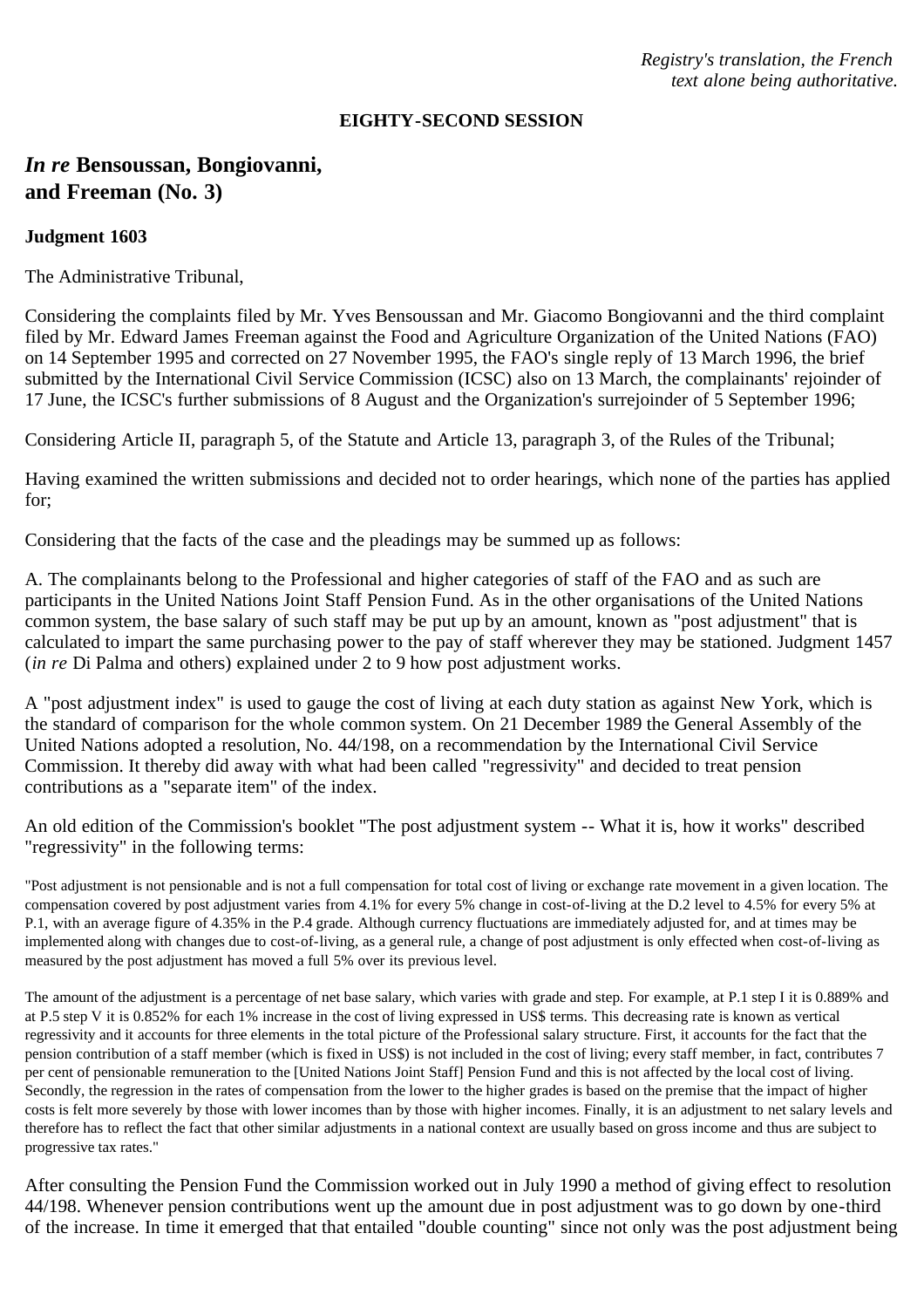reduced but the deductions made from pay to meet pension contributions were being increased. So the staff were having to contribute more than their prescribed share, which was one-third, of total payments.

By letters of 27 October and 29 December 1994 the complainants, citing FAO Staff Rule 302.3171, asked the Director-General to pay them for each of the last 24 months the difference between the amount of post adjustment they had actually been paid and that which they believed they were entitled to. They also asked to be paid the "correct amount" of the post adjustment for each month thenceforth. By letters of 28 December a personnel officer informed Mr. Bensoussan and Mr. Bongiovanni that their claims had been rejected. The Director of Personnel notified the same decision to Mr. Freeman in a letter of 24 January 1995. By memoranda of 24 March the complainants lodged appeals with the Director-General.

Having noticed that its new method was having unintended and unwanted effects, the Commission decided at its 41st Session, which it held from 1 to 19 May 1995, that it would take account of "actual" pension contributions in the post adjustment index as from the date of "the next adjustment of the global scale of pensionable remuneration". That date was 1 November 1995.

By letters of 22 June 1995 the Deputy Director-General informed the complainants of the Director-General's decision to reject their appeals in part: the Organization would be applying to them the adjusted pay scale as reckoned by the ICSC as from 1 November 1995, the Commission's own date, but would not grant them retroactive compensation. Those are the decisions they are impugning.

B. In the complainants' submission the ICSC's decision of July 1990 was undoubtedly unlawful. The Commission itself eventually admitted to a technical flaw which was adversely affecting staff pay. Besides, it proved dilatory: in 1993 it put to the Advisory Committee on Post Adjustment Questions (ACPAQ) the matter of excluding pension contributions from the post adjustment index, then held over discussion to its 41st Session, in May 1995.

Judgment 1265 (*in re* Berlioz and others), which the complainants cite, recalled "the duty of any organisation that introduces elements of the common system or any other outside system into its own rules to make sure that the texts it thereby imports are lawful". The FAO made a mistake of law by endorsing a decision of the Commission without ascertaining that it was sound in law and in fact.

The complainants ask the Tribunal to quash the Director-General's decisions of 22 June 1995 and to order the FAO: (1) to pay them the difference between the amounts of the post adjustment allowance they should have received from 27 October 1992 up to the date at which the Commission's mistake was put right -- but from January 1993 to December 1994 for Mr. Freeman -- and those they actually got, plus interest at the rate of 10 per cent a year and (2) to refund their costs. Mr. Bensoussan and Mr. Bongiovanni also claim payment of the amounts of post adjustment which they are entitled to as from the date of the correction.

C. In its single reply the FAO submits that, having accepted the Commission's Statute, it was bound to apply the prescribed method for reckoning post adjustment. Though it has a duty to ascertain that the Commission's decisions are lawful, there was nothing unlawful about that method. In 1993 the Commission put the matter to the ACPAQ to sort out, then held over its own discussion to its 41st Session, in May 1995, because the ACPAQ's report was not available in French, one of its two working languages.

Though acknowledging that Rule 302.3171 applies, the FAO submits that, even if the Commission's decision were unlawful, no figure could be put on the injury to staff. The Organization's own rules do not provide for the payment of interest in such circumstances.

D. In its observations the Commission points out that the system of post adjustment and the method of accounting for pension contributions are complex. The mistake in the method it introduced in 1990 went unnoticed for three years; so it was not an obvious one and the FAO did not act unlawfully by falling in line. The Commission denies being unhelpful by asking the ACPAQ in 1993 to look at the matter again or holding over its own decision.

By challenging the rejection of their claim to retroactive correction the complainants are seeking damages for decisions which they have never impugned: "no rule or precedent requires organisations to make retroactive redress for their decisions in such circumstances".

E. In their rejoinder the complainants press their pleas. They maintain that the decision the Commission took in 1990 was unlawful because it rested on a mistake of fact. The FAO had known since 1993 that it was flawed and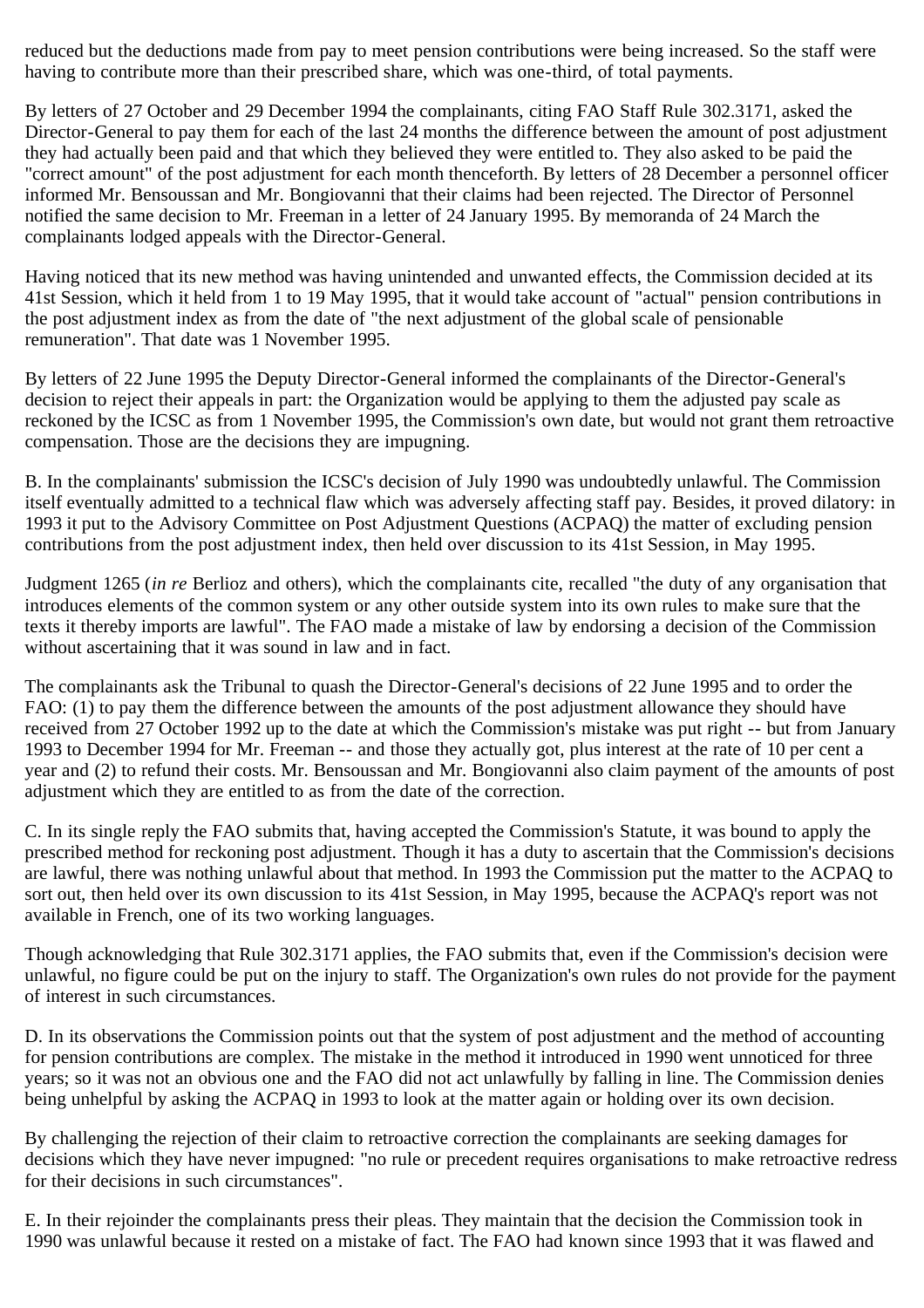was impairing the rights of staff. The Organization has already paid retroactive compensation to staff at least twice, in 1988 and 1992, for mistakes made by the Commission in reckoning post adjustment.

F. In further submissions the Commission presses its arguments and maintains that the method introduced in May 1995 may not be used to reckon adjustments made before November 1995 and the complainants are therefore not entitled to retroactive post adjustment.

G. In its surrejoinder the FAO again denies having acted unlawfully by applying the Commission's decision of 1990. There was no telling at the time that the decision was fundamentally flawed; so compliance was only reasonable. The Organization was bound by the Commission's decision of May 1995 to apply a new method of reckoning as from November 1995, and had no reason to apply it retroactively.

### CONSIDERATIONS

1. The complainants were at the material time all employees of the FAO at its headquarters in Rome. They are challenging decisions by the Director-General of the Organization not to pay them the difference between the amounts they say should have been paid in post adjustment in the twenty-four months preceding the date of making their claims and the amounts they were actually paid. They further claim interest thereon.

2. The International Civil Service Commission defines post adjustment as "an amount paid in addition to net base salary, which is designed to ensure that no matter where United Nations Common System staff work, their takehome pay has a purchasing power equivalent to that at the base of the system, New York". A post adjustment allowance is payable to staff in the Professional and higher categories of staff of the common system of the United Nations, to which the FAO belongs.

3. To ensure that the take-home pay of staff in the common system has the same purchasing power at other duty stations as at New York, account is taken in reckoning post adjustment of the cost of goods and services at duty stations. One material item is the sums deducted from staff pay in contributions to the United Nations Joint Staff Pension Fund. How are such deductions to affect the reckoning of post adjustment? The Commission works out the method of determining post adjustment: see for example Judgments 1265 *(in re* Berlioz and others) and 1266 (*in re* Cussac and others). For the purpose of reckoning the effect of pension contributions it has recently made changes to correct the flaws of the method it introduced in July 1990. It became clear in 1993 that that method was perverse in that, as the FAO points out, it was serving to lower the figure of the post adjustment allowance "by one third of the amount of any increase in pension contributions, while the deductions made from staff pay were increased by the same amount". Though the authorities saw as much as early as 1993, not until 1995 did the Commission, after much shilly-shally, at last do something: it endorsed a recommendation from the Advisory Committee on Post Adjustment Questions (ACPAQ) for counting "actual" pension contributions at each updating of the post adjustment index. But the Commission parted ways with the Committee by deciding that the change would come in as from 1 November 1995 instead of the second quarter of 1996.

4. Mr. Bensoussan and Mr. Bongiovanni had lodged claims on 27 October 1994 and Mr. Freeman on 29 December 1994. Having put the Commission's decisions into effect, the FAO told the complainants that the new method of reckoning the index would apply to them as from 1 November 1995. They are impugning the final decisions that the Director-General took on 22 June 1995 refusing to apply the new method retroactively to their post adjustment allowance. They contend that by condoning a flawed method the Organization acted in bad faith; that its belief that it was bound by the Commission's decision and its refusal to pay interest on arrears amount to mistakes of law; and that it is so doubtful of being in the right that it has made provision in its budget for 1996-97 against the retroactive payments they are claiming.

5. There is one general point worth making before going into those pleas. It is indeed common ground. The Commission may make recommendations for aligning conditions of service in the common system and may decide on the methods of determining them. Yet the staff may still challenge any action by that body, independent though it be of the organisation that employs them. As was said in Judgment 1000 (*in re* Clements, Patak and Rödl), to cite but one --

"... when impugning an individual decision that touches him directly the employee of an international organisation may challenge the lawfulness of any general or prior decision, even by someone outside the organisation, that affords the basis for the individual one."

So the complainants may challenge the lawfulness of the Commission's method up to November 1995 even though